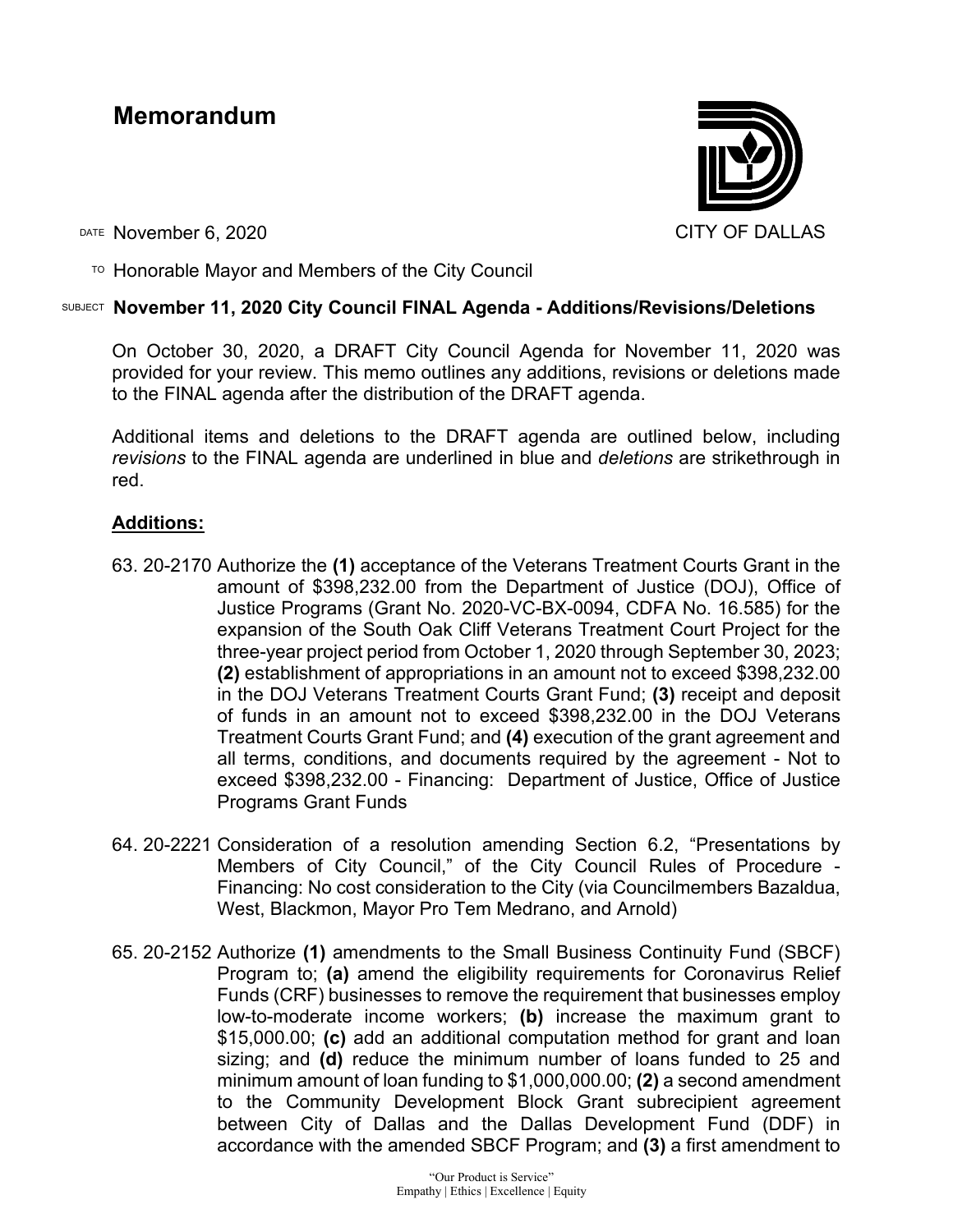DATE November 6, 2020

#### SUBJECT **November 11, 2020 City Council FINAL Agenda - Additions/Revisions/Deletions**

the subrecipient agreement between the City of Dallas and DDF in accordance with the amended SBCF Program and to increase available funding by up to \$2,000,000.00 in CRF funding to bring the total amount of CRF funds appropriated to the SBCF Program to up to \$4,000,000.00 - Not to exceed \$2,000,000.00 - Financing: U.S. Department of Treasury - Coronavirus Relief Funds

- 66. 20-2134 Authorize City nomination of Southwest Airlines' Crew Base Project to receive designation as an Enterprise Zone Project under the Texas Enterprise Zone Act, as amended (Texas Government Code, Chapter 2303) to the Office of the Governor, Economic Development and Tourism division, through the Economic Development Bank - Financing: No cost consideration to the City
- 67. 20-2148 Authorize the ratification of \$376,650.00 to pay outstanding invoices to Couture Hotel Corporation dba Wyndham Garden Dallas North for hotel lodging services due to COVID-19 - Not to exceed \$376,650.00 - Financing: U.S. Department of Treasury - Coronavirus Relief Funds
- 68. 20-2218 Authorize Supplemental Agreement No. 5 to exercise the second of two, one-year renewal options, to the service contract with AAA Data Communications, Inc., for voice and data cable installation services at City facilities for the Department of Information and Technology Services - Not to exceed \$2,900,000 - Financing: U.S. Department of Treasury - Coronavirus Relief Fund (\$2,200,000) and Data Services Fund (\$700,000)

## **Revisions:**

5. 20-1836 An ordinance amending **(1)** Chapter 47A, "Transportation for Hire," of the Dallas City Code by amending Sections 47A-1.5, 47A-1.6, 47A2.1.2, 47A-2..1.8, 47A-2.2.4, 47A-2.2.7, 47A-2.2.8, 47A2.2.9, 47A-2.3.1, 47A-2.3.3, 47A-2.4.7, 47A2-.5.2, and 47A-3.2 to **(a)** modify definitions; **(b)** modify and delete certain fees; **(c)** modify operating authority application requirements; **(d)** clarify driver permit requirements; **(e)** clarify driver permit investigations; **(f)** modify the driver permit expiration; **(g)** provide additional requirements for displaying a driver permit; **(h)** provide additional requirements to obtain vehicle permits; **(i)** modify vehicle quality standards; **(j)** delete signage requirements; **(k)** modify minimum insurance limits; **(l)** make certain grammatical corrections as needed; **(m)** provide a penalty fee not to exceed \$500.00; **(n)** provide a saving clause; **(o)** provide a severability clause; and **(p)** provide an effective date; and **(2)** Chapter 5, "Aircraft and Airports", of the Dallas City Code to **(a)** provide regulations for airports generally, transportation services at airports, customer facility charges, terminal and facility, and operations and security; **(b)** provide a penalty not to exceed \$500.00; **(c)** provide a saving clause; and **(d)** provide an effective date – Financing: No cost consideration to the City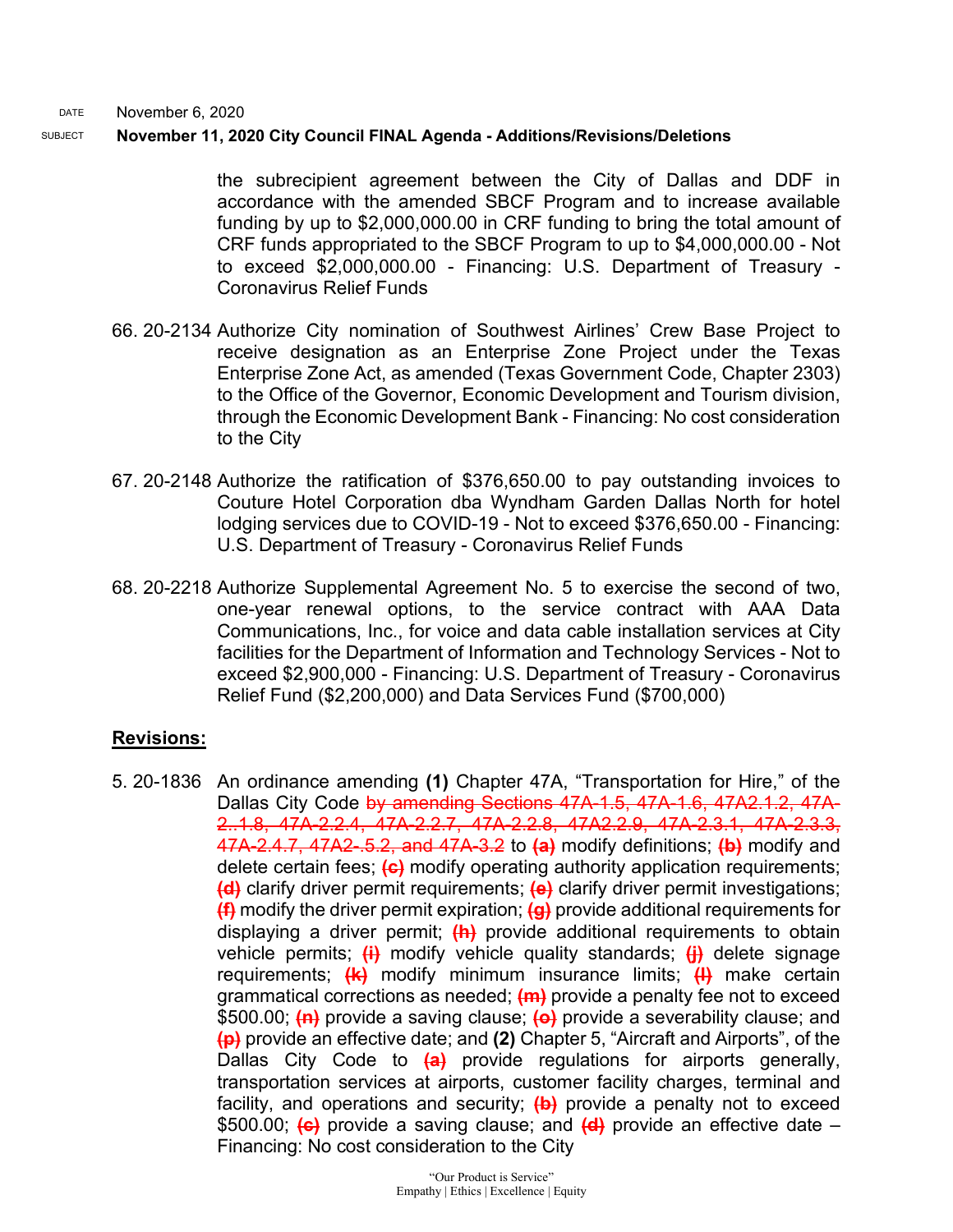DATE November 6, 2020

### SUBJECT **November 11, 2020 City Council FINAL Agenda - Additions/Revisions/Deletions**

- 15. 20-2093 Authorize **(1)** Supplemental Agreement No. 1 to exercise the first of two, oneyear renewal options to the contracts; and **(2)** increase the contracts with Brown & Root Industrial Services, LLC, RS Commercial Construction, LLC, Phoenix I Restoration & Construction, Ltd., Gilbert May, Inc. dba Philips May Corporation, and METCO Engineering, for job order contracting services at City facilities - Not to exceed \$2,000,000.00, from \$9,000,000.00 to \$11,000,000.00 - Financing: 2017 General Obligation Bond Funds (subject to annual appropriations)
- 24. 20-2068 Authorize adoption of the City of Dallas State Legislative Program for the 87th Session of the Texas Legislature - Financing: No cost consideration to the City
- 25. 20-2109 An ordinance amending Section 51A-11.400 of the Dallas Development Code authorizing Authorize an extension of the Historic Preservation Tax Exemption Program Sunset deadline for five years for the period January 1, 2021 through December 31, 2025 - Estimated Revenue Foregone: General Fund (\$3,009,088.00) over a five-year period and Debt Service Fund (\$1,097,725.00) over a five-year period
- 27. 20-2111 Authorize an Interlocal Agreement with Dallas County for COVID-19 supportive housing for persons experiencing homelessness as part of a cost share agreement between the City of Dallas and Dallas County for the St. Jude Center - Park Central Project - Not to exceed \$2,000,000.00 - Financing: U.S. Department of Treasury - Coronavirus Relief Funds
- 31. 20-1887 Authorize the first twelve-month renewal option to the contract with My Second Chance, Inc, in an amount not to exceed with a one-time increase in the amount of \$25,998.00, from \$179,000.00 to \$204,998.00, funded under the Coronavirus Aid, Relief, and Economic Security Act (\$25,998.00 in HOPWA CARES Act funds), to provide facility based housing assistance including supportive services for persons with HIV/AIDS for the period October 1, 2020 through September 30, 2021 - Not to exceed \$204,998.00 - Financing: 2020-21 Housing Opportunities for Persons with AIDS Grant Funds (\$179,000.00) and 2020 CARES Act Relief HOPWA #1 Grant Funds (\$25,998.00)
- 35. 20-2176 Authorize the City Manager to execute Supplemental Agreement No. 1 to extend the emergency service price agreement with The Visiting Nurse Association of Texas to continue to provide nutritious meals to individuals sheltered by the City of Dallas in response to COVID-19 and add funding in the amount of \$128,700.00 **(1)** Supplemental Agreement No. 2 to the price agreement with Visiting Nurse Association of Texas to extend the City Manager's execution of an emergency service price agreement, to continue to provide nutritious meals to individuals sheltered by the City of Dallas in response to COVID-19; and **(2)** adding funds in the amount of \$128,700.00